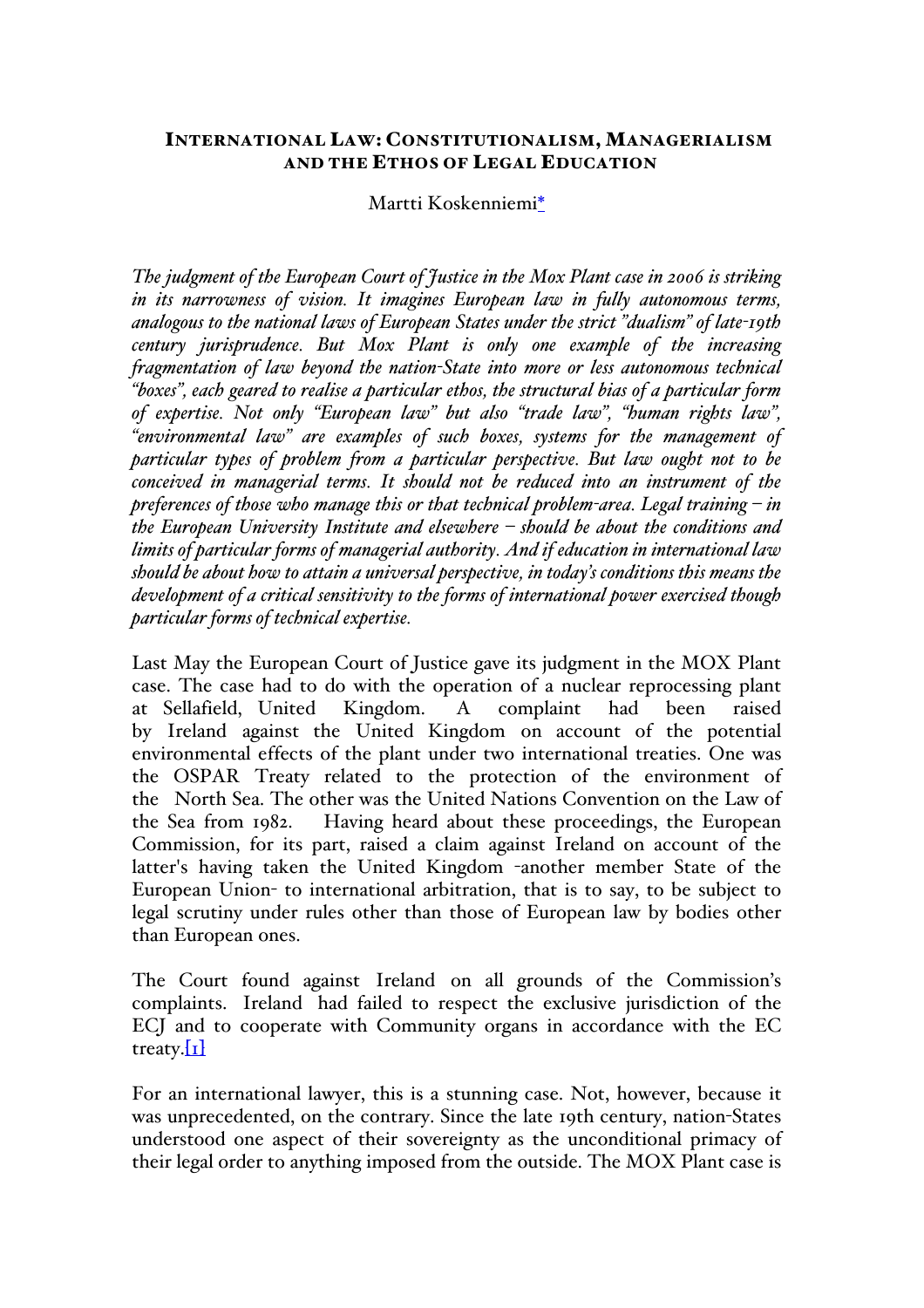stunning because it falls squarely on the oldest, and most conservative trajectory of European thinking about the role of international law and its relations with national law. It shows the ECJ imagining the European Union as a sovereign whose laws override any other legal structure. To appeal to international law against the United Kingdom,Ireland was violating the sovereignty of European law, like Soviet dissidents, once upon a time, in appealing to the 1966 UN Covenant on Civil and Political Rights, seeking thereby to break out of the hermetic absolutism of the Soviet order.

The ECJ's view of the relations of European and international law follow the strictures of late-19th century German public law.<sup>[2]</sup> The two legal orders are separate, while, for EU organs, the primacy of European law is imposed as a constitutional necessity. This is the traditional dualistic position which Hans Kelsen once analysed as, in fact, a monist position with the primacy of the national legal order, a position that Kelsen saw as both solipsistic and imperialistic – this language is his.<sup>[3]</sup> Solipsistic in the sense of capable of seeing nothing other than one's own legal system; imperialistic because everything taking place in the world is judged from its perspective. Or, I should like to say, so long as this is convenient. In the Bankovic case, in the only slightly different context of the European human rights regime, the European Court of Human Rights held that it had no jurisdiction to adjudicate upon the bombing of Serbia by European war planes because it did not cover the actions of European States outside Europe when those acts could not be seen as regular acts of administration of the kind the ECHR had perceived in Turkey's behaviour in Northern Cyprus, and it would again see in Russia's actions in Moldova. $[4]$ 

But my point today is not to attack European self-centredness, or its hypocrisy. I refer to the MOX Plant case as an illustration of what is happening today to public international law, the way in which it is being sliced up into regional or functional regimes that cater for special audiences with special interests and special ethos. A managerial approach is emerging that envisages law beyond the state as an instrument for particular values, interests, preferences. This -I would like to suggest- is to give up the universalism that ought to animate international law and provide the conditions within which international actors may pursue their purposes without subscribing to those purposes itself. It is often said that international law is unable to respond to the challenges of globalisation. This critique presumes that international law is a technique for problem management. And as such, its diplomatic mores and institutional structures seem altogether too weak, even dysfunctional. The marginalisation of international law by the ECJ in the MOX Plant case is merely one example of a special international regime and a special ethos – the European regime, the European ethos claiming priority over anything general, even less universal. The European project, the Court is saying, enjoys precedence over the international project.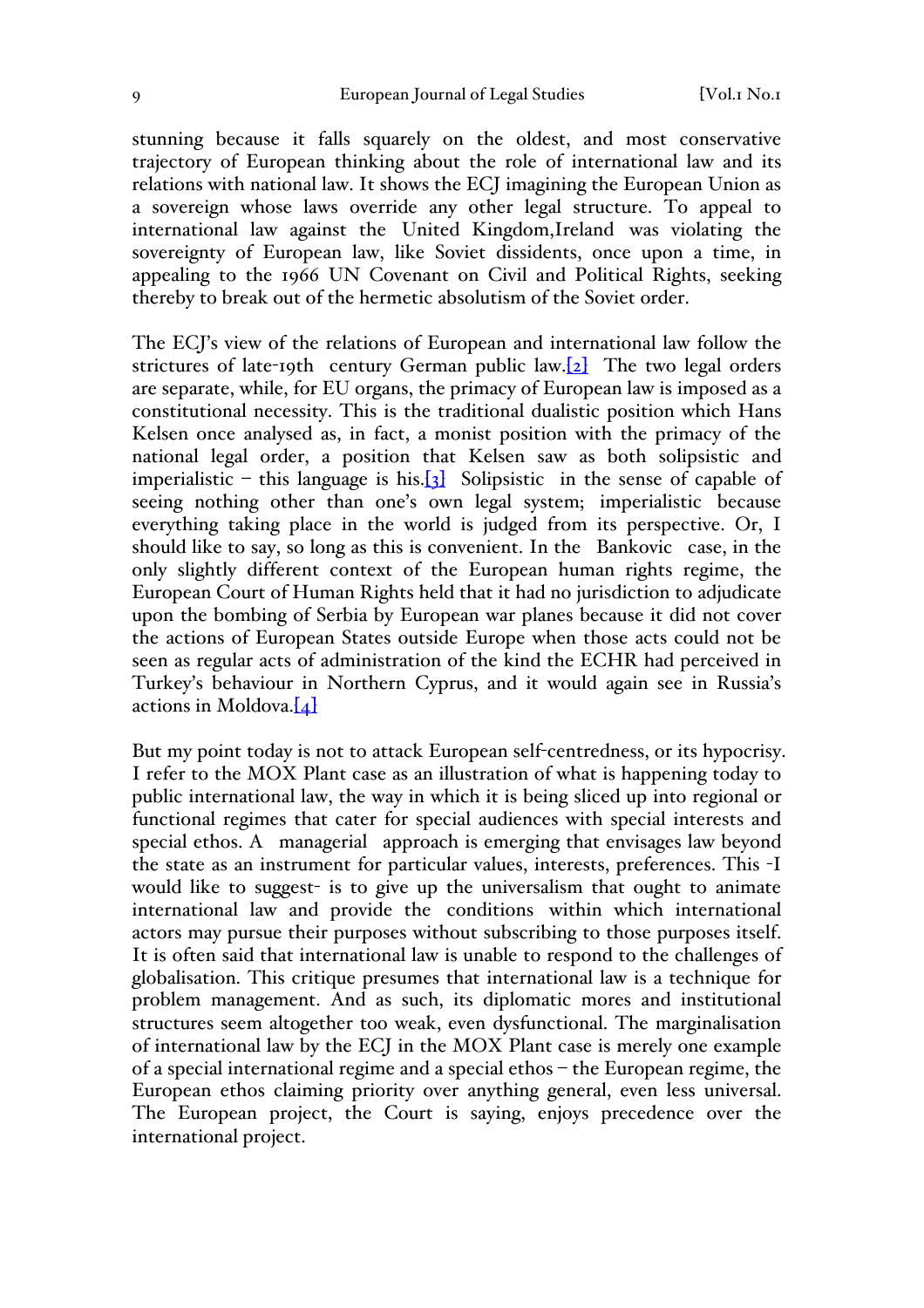But Europe is not the only such project. Take for example, the trade law project. The WTO has been the centre of the construction of an impressive legislative edifice and case-law geared to the management of comparative advantage through free trade. The relationship of that project with other international rules is much debated: trade and human rights, trade and labour, trade and environment. The trade position was clearly stated by the Appellate Body (AB) in the Beef Hormones case in 1998. Faced with the question as to the status of the so-called precautionary principle under the WTO covered treaties, especially the Agreement on Sanitary and Phytosanitary Substances (SPS Agreement), the AB concluded that whatever the status of that principle "under international environmental law", it had not become binding for the WTO. $\begin{bmatrix} \zeta \end{bmatrix}$  This approach suggests that international law comes to us in separate boxes such as "trade law" and "environmental law" that may have different principles and objectives that do not apply across the boundaries between such boxes. But how do such boxes relate to each other?

The existence of special regimes is a commonplace of international practice. 10 years ago in the Legality of Nuclear Weapons case (1996), the International Court of Justice structured its opinion by successively examining human rights law, environmental law, humanitarian law and the law on the use of force.[6] In the more recent Palestine Wall case (2004), it debated at length the relationship between what it called international human rights law and international humanitarian law. $[7]$  The rules within the boxes were different: one prohibited killing, one permitted and regulated it. Which should have precedence? The importance of choosing the right box was highlighted by the Arbitral Tribunal set up under the UN Convention on the Law of the Sea in the MOX Plant case. Three different treaty-regimes were applicable. Let me quote the Tribunal: "even if the OSPAR Convention, the EC Treaty and the Euratom treaty contain rights or obligations similar to or identical with the rights set out in [the UNCLOS], the rights and obligations under these agreements have a separate existence from those under [the UNCLOS]".<sup>[8]</sup> This meant, the Tribunal held, that the application of even the same rules by different institutions might be different owing to the "differences in the respective context, object and purposes, subsequent practice of parties and travaux preparatoires".[9]

It is not only that the boxes have different rules. Even if they had the same rules, they would be applied differently because each box has a different objective and a different ethos, a different structural bias: to examine nuclear weapons from a human rights perspective is different from looking at it from a laws of war perspective; a free trade perspective on chemical transports does not render the same result as an environmental perspective, whatever the rules. And the objective and the ethos of a regime are not just some incidental aspect of it. What is significant about projects such as trade, human rights, or indeed "Europe", is precisely the set of values or purposes that we link with them. To be doing "trade law" or "human rights law", or "environmental law"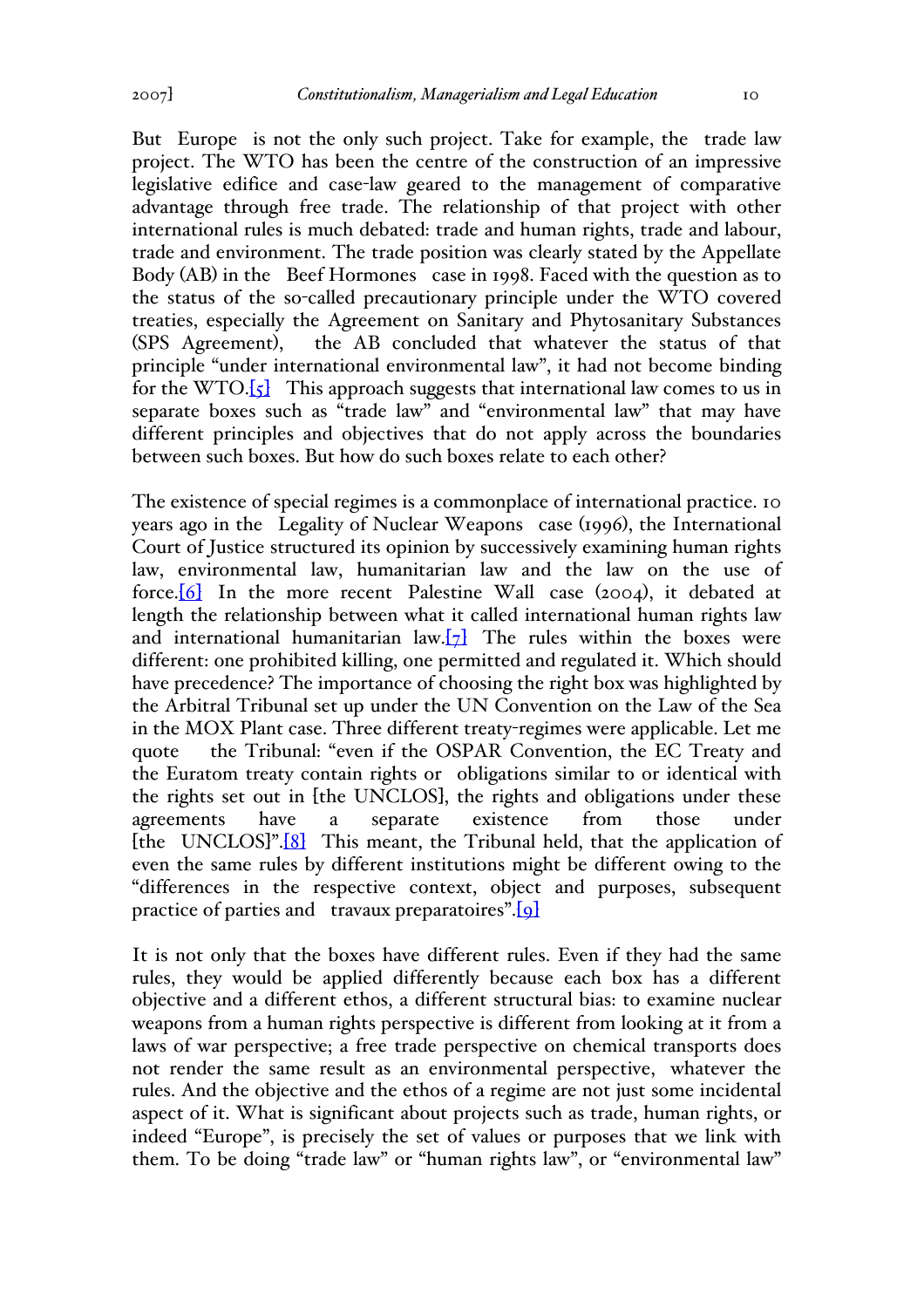or "European law" '-as the representatives of those projects repeatedly tell usis not just to operate some technical rules but to participate in a culture, to share preferences and inclinations shared with colleagues and institutions who identify themselves with that "box".

Now this would not be too significant if the boxes had clear-cut boundaries and we could resolve jurisdictional overlaps by some superior set of rules. This is how international law saw itself in the late-19th century when the boxes were legal systems of sovereign states. But now there is no such superior set of rules. It is international law itself that is broken down into such boxes, each of them -remember- both solipsistic and imperialistic. The boxes do not emerge from any overarching plan. They grow spontaneously, through functional specialisation that has separated spheres of international life and made them increasingly autonomous from each other. Much of modern sociology is about this and tends to convey it as natural, inevitable process. But if it is so, then it is inevitable only in the sense that the predominance of powerful interests where there is no law is inevitable. In fact, there is nothing natural or inevitable about such boxes. They emerge from field-construction, of narration, of pinning informal labels on aspects of the world that describe them from the perspective of particular interests or objectives. And any international event may be described from any such perspective: the processing of nuclear materials by the sea relates at least to environmental law, trade law, the law of the sea, perhaps the law of maritime transport and certainly also human rights. The characterisations do not follow from the "nature" of the activity but the interest from which it is described. An activity does not fall into a box because of what it is like intrinsically, but what the perspective is from which we want to describe it. And, we have to ask, how is that perspective determined?

A man with a hammer sees every problem as a nail.[10] A specialised institution is bound to see every problem from the angle of its specialisation. Trade institutions see every policy as a potential trade restriction. Human rights organs see everywhere human rights problems, just like environmental treaty bodies see the political landscape in terms of environmental problems and so on. This is why the ECJ saw in the operation of the British nuclear installation a problem of European law, not a problem in the law of the sea or a problem of the pollution of the North Sea environment. Of course the ECJ would be happy to deal with matters relating to the pollution of the seas, because, in so doing, it could make sure that it was treated from the perspective of the interests and preferences -the project- it is called upon to advance. This is like the nation-State, once upon a time understood by some German lawyers as a "Gesamtplan des menschlichen Kulturlebens" – a total plan of human social life. $\left[\text{II}\right]$  In the same way, every system, every regime is capable of extending to the whole world, covering everything from its own perspective, the combination of solipsism and empire that Kelsen detected in the project of the nation-State.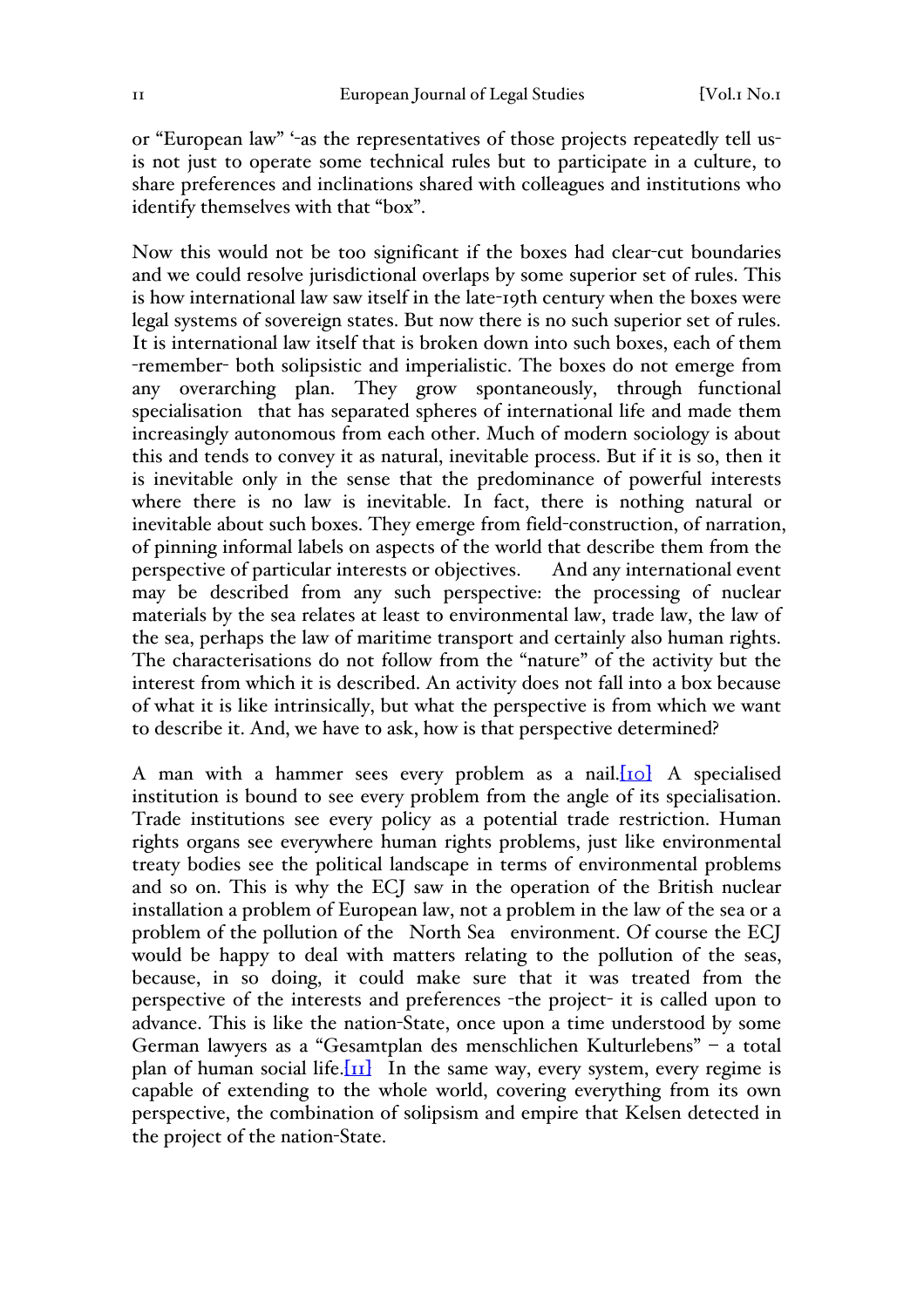Yet the analogy with the State goes further. In the recent WTO case on the European prohibition of Genetically Modified organisms the question arose whether the Panel should take account of the 1992 Convention on Biological Diversity and the related Biosafety Protocol of 2000. It could do so under Article 31 (3) (c) of the Vienna Convention on the Law of Treaties according to which international agreements -including the WTO agreements- should be interpreted by taking account of the other obligations of the parties. The Panel found, however, that all parties to the WTO treaty had to be parties to that other treaty as well. Because the United States had not joined the biosafety protocol, it could not be applied. $[12]$  The position is identical with the classical constitutional law dualism that accepts that international obligations may be applied in domestic organs only if their provisions have been incorporated as parts of domestic law. Applied to a multilateral treaty with dozens of parties, the requirement of identical membership makes it practically impossible ever to find a multilateral context where reference to other treaties -the other box- would be allowed. The panel buys what it calls the "consistency" of the WTO Treaty at the cost of the consistency of international law.

Now the various regimes or boxes -European law, trade law, human rights law, environmental law, investment law and so on- all tend to act in this way. Human rights bodies have developed a steady jurisprudence under which the interpretative principles applicable to human rights treaties differ from principles applicable to other treaties, enabling an activist role by human rights bodies. $[13]$  Or think of the criminal law box. In the Tadiccase, the ICTY, observed that the standard of responsibility to judge foreign involvement in civil war set down by the ICJ in 1986 -hat is, whether that foreign power had effective control over domestic guerrillas- was not applicable in international criminal law where a broader standard of "overall control" was applicable. $\begin{bmatrix} 1 & 1 \\ 1 & 1 \end{bmatrix}$  It is hardly a surprise that the direction of the deviation is in favour of wider jurisdiction of the relevant expert organ.

This is managerialism. Each regime understood as a purposive association and each institution assumed to have jurisdiction wide enough for realising it. There would be nothing irregular here if that process were controlled by something like an international political society determining the jurisdiction of each regime. This was the utopia of inter-war sociological jurisprudence that saw the League of Nations and other international organisations as parts of a global process of functional differentiation through which a global society regulated its own affairs. This was a radical cosmopolitan view that took from Kant and Benjamin Constant the view that trade and interdependence will lead into a global federation in which humanity's affairs are conducted under a universal republic.

But there is no global legislative power, no world government under which the WTO could be seen like a global ministry of trade, the Kyoto process as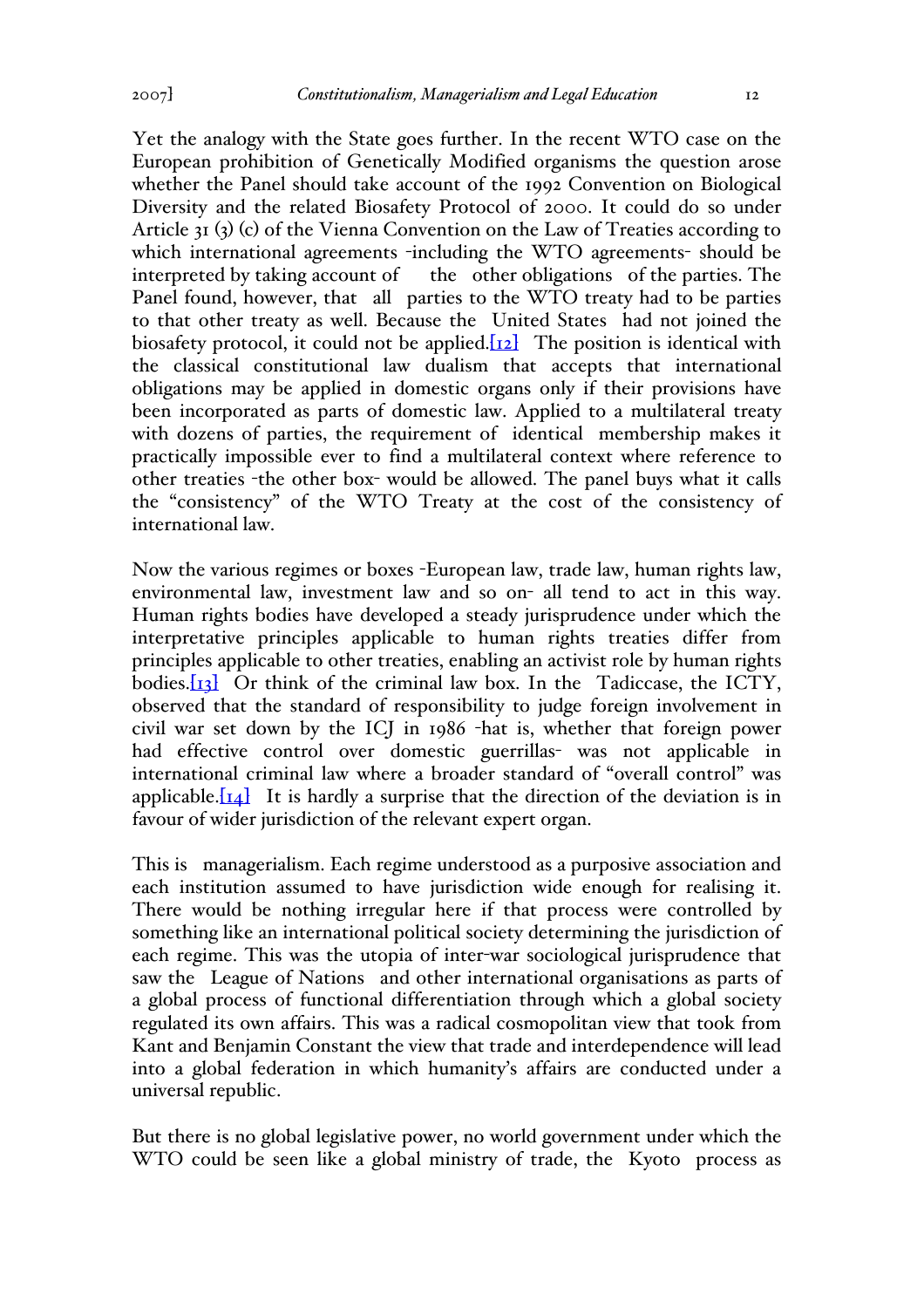activities of a global environmental ministry or trials of war criminals as something carried out by a global executive arm. Carla del Ponte looks almost like a private entrepreneur. Differentiation does not take place under any single political society. Instead it works though struggle in which every purpose is hegemonic in the sense of seeking to describe the social world through its own vocabulary so that its own expertise would apply and its structural bias would become the rule. The "wide reading of security" by the Security Council is one example. "Sustainable development" is still a fragile compromise between development and environmental experts. Every conceptual move is a move in a game of power where the one that has mastery over the concept, will also have the power to decide.

The realisation of a particular purpose is no automatic affair, however. Contingent events and novel problems emerge constantly. The purpose needs to be translated into appropriate reactions to changing circumstances. To undertake this, there have to be experts -treaty bodies, committees, compliance groups and so on- to find the right policy that will guarantee the optimal realisation of the purpose in practice, to interpret and draw conclusions from it. Out of a huge scope of materials, let me give you just one recent example. At its most recent session in 2006, the International Law Commission (ILC) finalised a "Draft Convention on the Law of Transboundary Aquifers" – the rights and obligations with regard to the world's groundwater resources.[15] The draft invites States to construct "plans" for each aquifer system, taking into account "the present and future needs and alternative water sources for the aquifer states". The "relevant factors" that should be taken into account include items such as "the natural characteristic of the aquifer system", "the social and economic needs of the States concerned" and "the existing and potential utilisation of the aquifer" and so on, with the final paragraph according to which:

"The weight to be given to each factor is to be determined by its importance with regard to specific transboundary aquifer or aquifer system in comparison with that of other relevant factors. In determining what is equitable and reasonable utilization, all relevant factors are to be considered together and a conclusion reached on the basis of all the factors. However, in weighing different utilizations of a transboundary aquifer or aquifer system, special regard shall be given to vital human needs".[16]

This pattern is repeated in many recent instruments. $\boxed{17}$  To agree to a treaty is to agree on a continued negotiation and contextual deal-striking, with functional interests in a decisive position. It is easy to understand why this would be so. Management on a global scale is difficult. The unforeseeability of future events, including the effect that any determining rules might have in practice suggests that such rules ought not to be laid out at the outset. For every rule might cover some case which we would not wish to cover  $-$  and it might fail to attach to situations where we would have wanted to apply it, had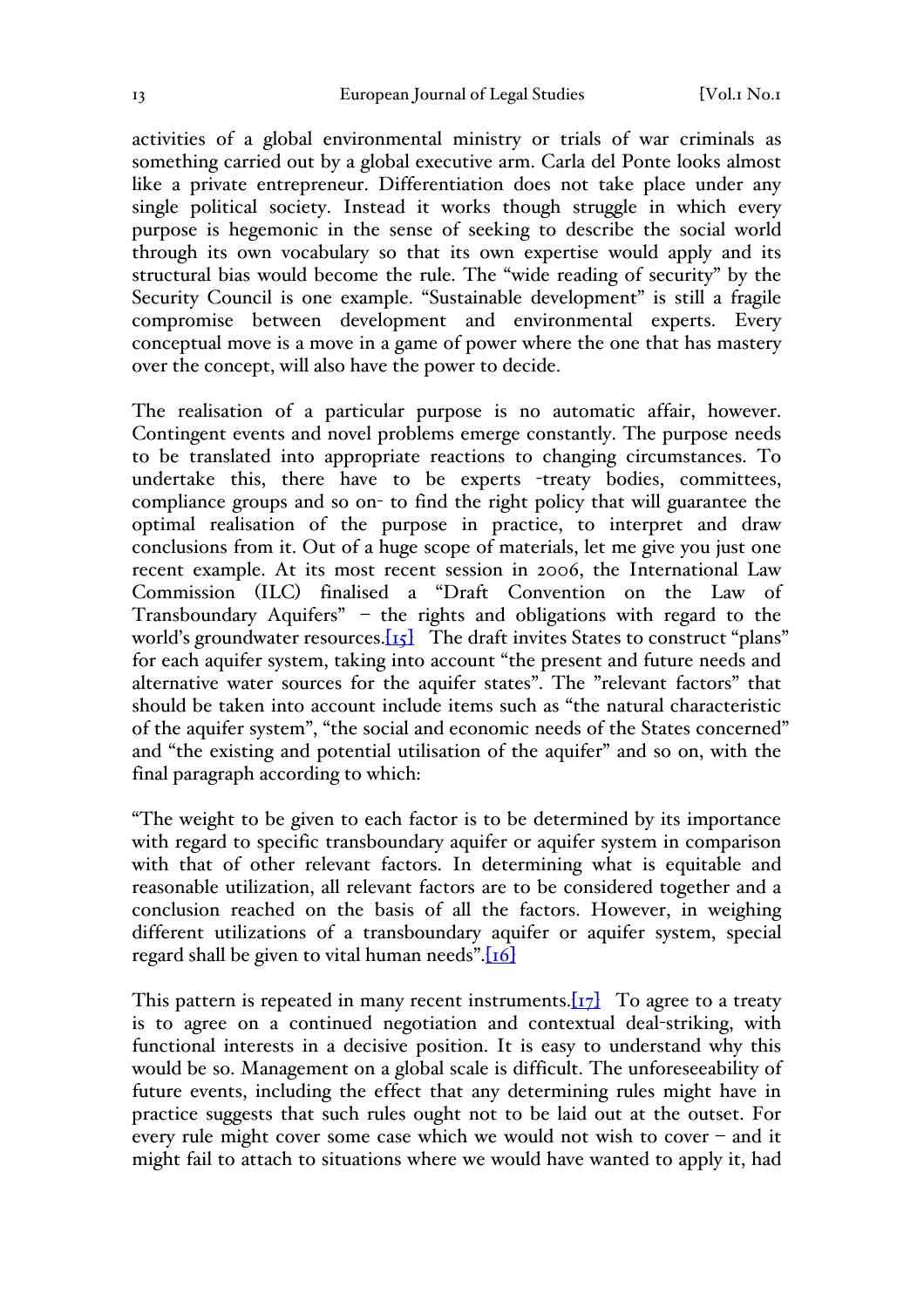we only known of such situations beforehand. Hence global management will have to take place by open-ended standards that leave experts with sufficient latitude to adjust and optimize, to balance and calculate.

So we are left with managerialism in the precise sense that law turns onto rules of thumb or soft standards that refer to the best judgement of the experts in the box - substance, thoroughly committed to advance the purposes of the appropriate box. That is why they have been elected to serve in those bodies in the first place. That is why solipsism and empire seem unavoidable: Trade bodies condemned to advance trade, human rights bodies human rights, environmental bodies, environmental interests and so on.

International lawyers -especially European international lawyers- have sought to combat this through the vocabulary of constitutionalism. They have tried to imagine that a kind of a federal world is already there, that the UN Charter can (and ought to) be read like a world constitution. Perhaps, after all, Latin formulas such as jus cogens or obligations erga omnes represent universal values. $[18]$  But which values? No doubt, free trade for trade bodies, human rights for human rights organs, environmental values for environmental regimes, security for the Security Council, each such "value" again sub-divided into a mainstream understanding of its practical implications and a minority challenge. Constitutionalism, as we know it historically, relies on some basic understanding of the common good, some sense of a law as a shared project for a reasonably clearly defined (and often historically informed) objective. [19] In the international world, there is no semblance of this – that is to say, beyond the very values of free trade, human rights, clean environment, fight against impunity and so on – values that demand managerial regimes for their realisation. If fragmentation and deformalisation have set the house of international law on fire, grasping at values is to throw gas on the flames.

A more plausible constitutionalism is formal and suggests that no special regime has ever been understood as independent from general law. In a typical case from 1928, for example, a claims commission interpreting a treaty did not hesitate to state as follows:

"Every international convention must be deemed tacitly to refer to general principles of international law for all the questions that it does not itself resolve in express terms and in a different way".[20]

This seems practically self-evident. No lawyer will refuse to find States as States, or ask for evidence for the rule of audiatur et altera pars merely because a technical regime is silent about such matters. They are structurally given, not positively enacted. This, I suppose, is why in its very first case, the WTO Appellate Body observed that the WTO agreements "should not be read in clinical isolation from public international law"[21]and later specified that "[c]ustomary international law applies generally to the agreements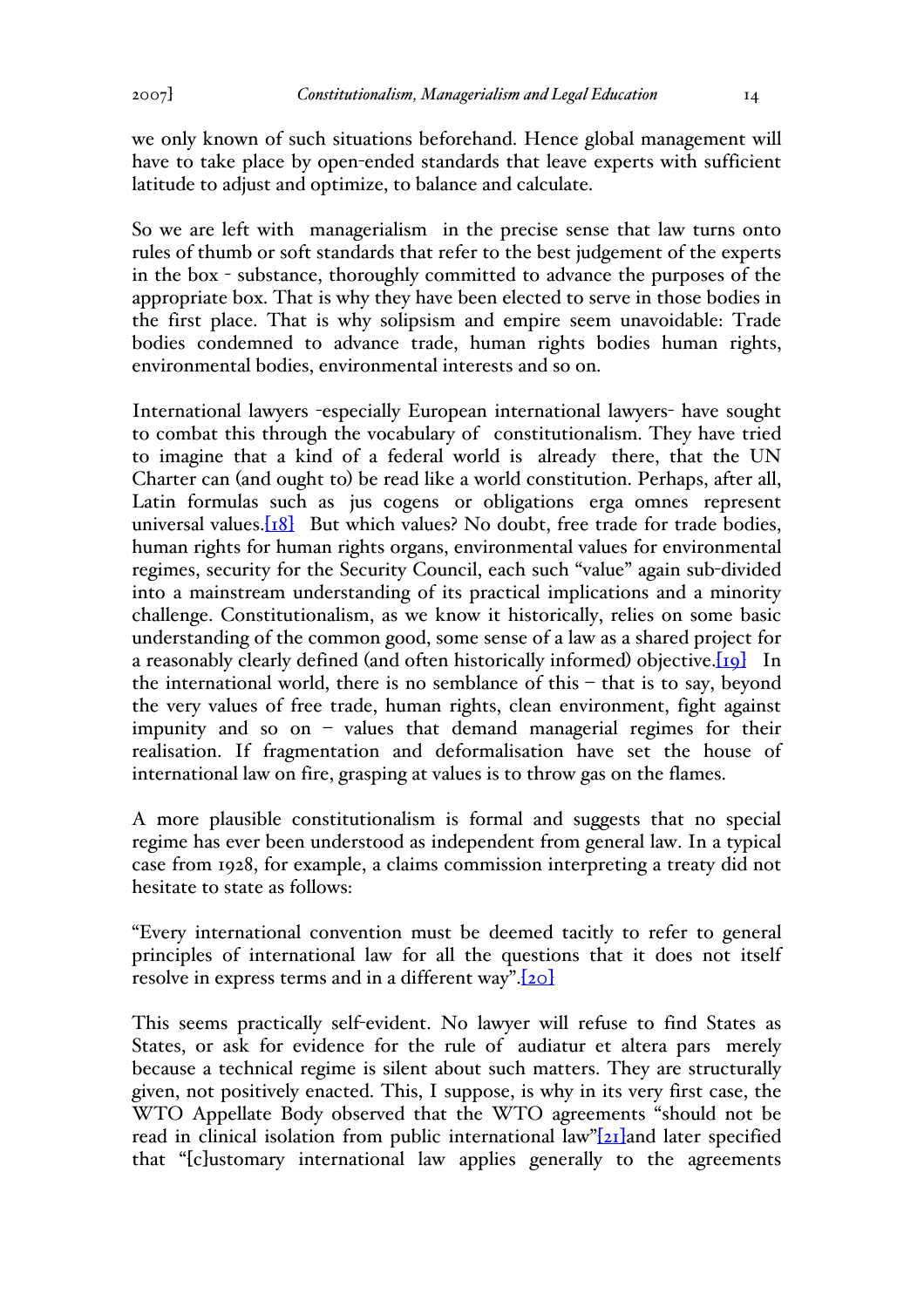between WTO members".[22] "Boxes" such as the European or Inter-American human rights convention make constant reference to general international law without any act of incorporation.<sup>[23]</sup> Last year the ILC adopted a Report on "fragmentation" where it found no legal regimes outside general international law. The boxes of trade, environmental protection or human rights did have special rules for rule-creation, ruleapplication and change. This is what made them special after all. But when those rules run out, or regimes fail, then the institutions always refer back to the general law that appears to constitute the frame within which they exist. [24] In this respect, European jurisprudence seems to have got it right. Law is a whole – or in the words of the first conclusion made by the ILC Study Group, "International law is a legal system". You cannot just remove one of its fingers and pretend it is alive. For the finger to work, the whole body must come along. $[25]$ 

This kind of constitutional holism is right to suggest that functional regimes or expert systems do not float in a normless vacuum. Their claim to validity and speciality is completely dependent on a general law somewhere "out there". But there do not exist definite hierarchies to resolve conflicts between such regimes. Although the ILC Study Group discovered that no regime, however special, was autonomous from international law, it did not feel it appropriate to give indication of whether in cases of conflict the special regime should be read as an exception to or an application of the general law. Practice showed examples of both, and it was impossible to determine which way the equation should go in the abstract. After all, such cases express the tension between particularism and universalism and the mere speciality or generality of a regime gives no conclusive reason to prefer it.  $[26]$  It is not even clear what "general" and "special" mean in this context. It may be natural for international lawyers to think of their specialisation as "general". But it is unsurprising that other lawyers see it as a particularly exotic craft relevant mainly for the quaint rituals of the diplomatic tribe, living somewhere between 45th and 52nd Streets, Second Avenue, NYC. The same is true of cases of lateral "box-conflict". Of course, an EU rule might conflict with the law of the sea, or a regime on the use of force might conflict with a principle of humanitarian law. But in the absence of a meta-rule about what to do in such a case -a rule, in other words, that would set definite priorities between the preferences of "trade", "human rights", "environment" and so on- what to do will have to depend on the circumstances.[27]

Constitutionalism responds to the worry about the "unity of international law" by suggesting a hierarchical priority to institutions representing general international law (especially the United Nations Charter).[28] Yet it seems difficult to see how any politically meaningful project for the common good (as distinct from the various notions of particular good) could be articulated around the diplomatic practices of United Nations organs, or notions such as jus cogens in the Vienna Convention on the Law of Treaties.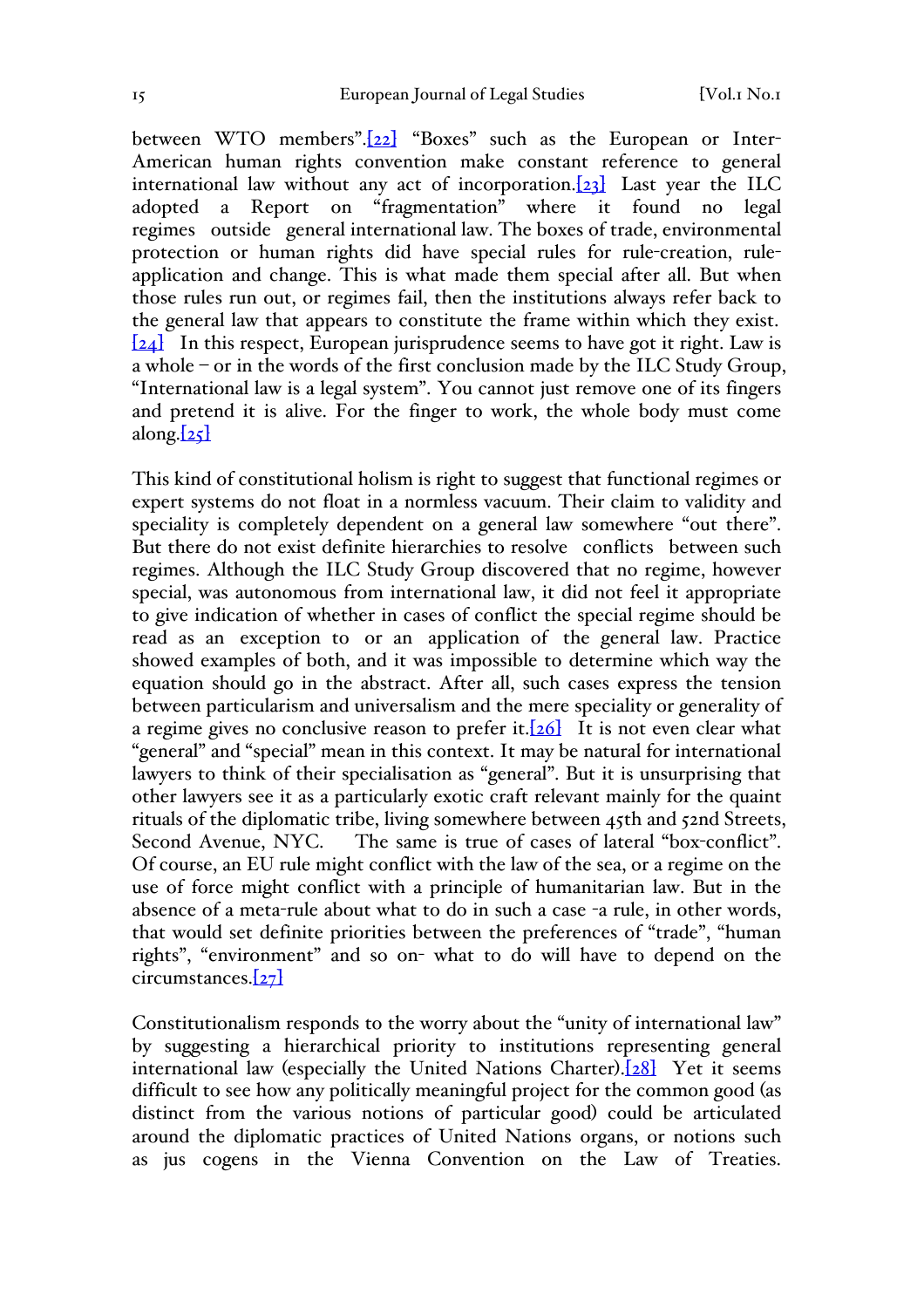Fragmentation is, after all, the result of a conscious challenge to the unacceptable features of that general law and the powers of the institutions that apply it. This is why there will be no hierarchy between the various legal regimes in any near future. The agreement that some norms simply must be superior to other norms is not reflected in any consensus regarding who should have final say on this. The debate on an international constitution will not resemble domestic constitution-making. This is so not only because the international realm lacks a pouvoir constituant but because if such presented itself, it would be empire, and the constitution it would enact would not be one of an international but an imperial realm.[29]

The problem with constitutionalism is that it imagines itself as a project of institutional architectonics based on the assumption that what is wrong with the world is the heterogeneity of interests, preferences, values, the nature of the international world as an "anarchical society". Constitutionalism aligns itself with European nostalgia since the Renaissance for the Roman Empire as the uncorrupted "origin" of European politics. The constitutionalists still grapple with the division of Christendom and the fragmentation of the Holy Roman Empire – separateness and sovereign powers as a tragedy to be overcome by future unity. From this view, international law ought to be seen as an institutional project, a project about blueprints for perpetual peace, civitas maxima, and world government. This is why no law review article seems credible unless it ends with an institutional proposal. No talk about the United Nations is worth its salt unless it takes a stand on the UN Reform. This quintessentially modern response to social anxiety, inspired by an 18th century legacy of rational planning and pragmatic application.

Now I am aware that I am lecturing at the outset of a new term at the European University Institute, a training ground for academic lawyers. The view I have sketched suggests that this training should be above all about institution-building and management; the professional ideal the expert at a functional organisation – perhaps the WTO, perhaps the EU, perhaps the European Court of Human Rights. These institutions embody the spirit of modern functionalism to which modern lawyers, too, should be trained. It is not surprising that this educational programme is so often dressed in the language of interdisciplinarity. And so academic lawyers painstakingly learn the new vocabularies: to speak, instead of institutions, of regimes; instead of "rules", of "regulation"; to change the language of government to "governance"; responsibility to "compliance"; lawfulness to "legitimacy", and, finally, to think of international law as a kind of "international relations".[30]

Through this vocabulary, law is finally drained out of international law, conceived as a professional technique for the management of values, purposes, ideals. For the managerial sensibility law was anyway always only a second best, a pointer to good purposes, but pointless if those purposes were known, and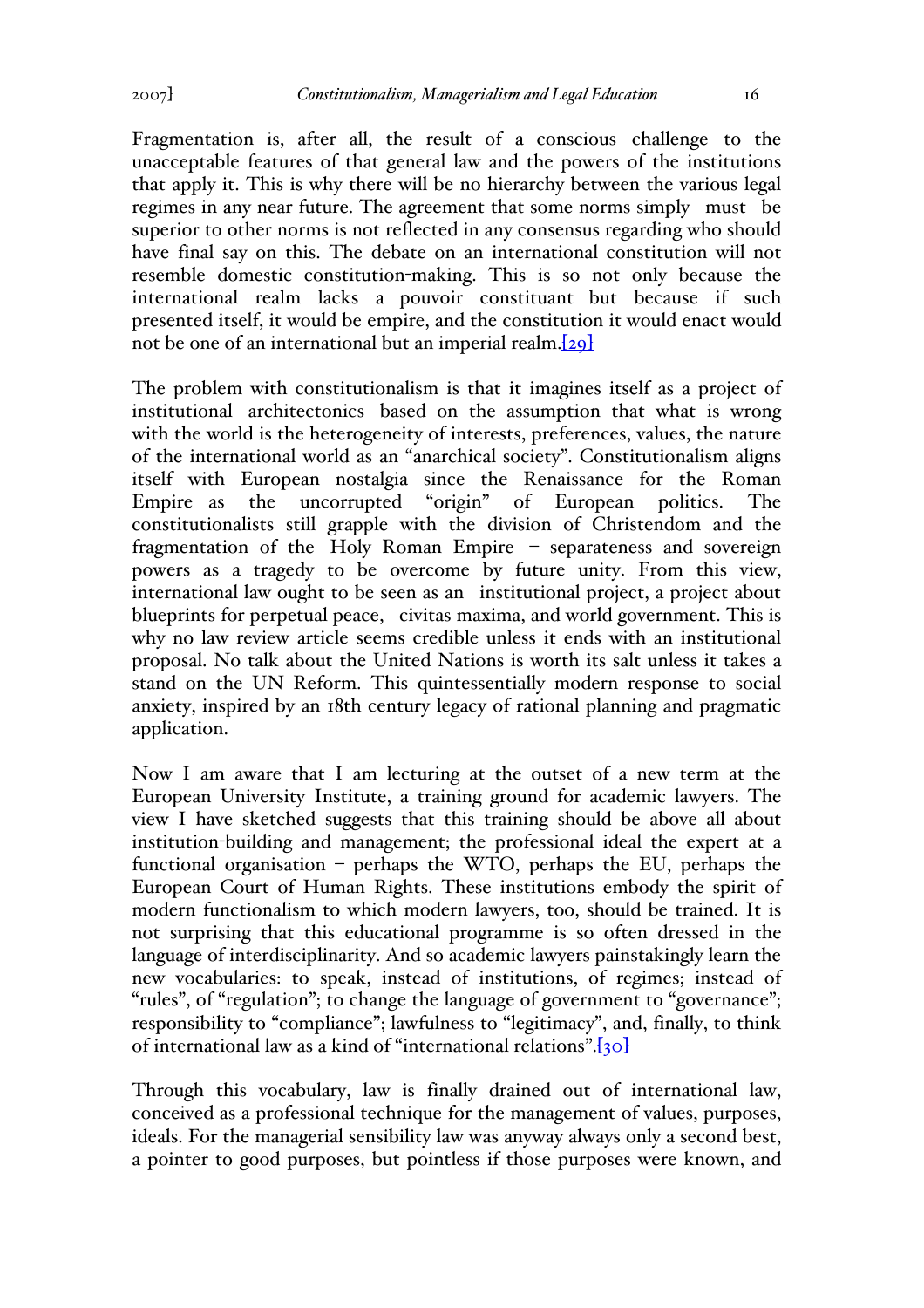harmful if poised against them. To be a lawyer would be to exist as a cog in the regime-machine, thoroughly committed to the fulfilment of that value, purpose, or community, assumed to exist outside the regime, as a condition of its possibility and thus outside of critical reflection.

But this creates two problems: Which value (box) to choose? And how to translate it into determinate policy-decisions? We often concentrate only on the first difficulty – as I have done in this talk, too. Should legal training be about human rights or trade? In what ratios should students receive European law and international law? We feel that much depends on such choices, the management of fragmentation at the level of the LawSchool. But I am uncertain about the crucial nature of those choices. For there is another, at least equally untractable problem, namely how to obtain access to what such values or boxes mean in practice? After all, each of them is conflictual and indeterminate. There is always a majority and minority view of what they mean -or ought to mean- in practice. Which means that even if you chose "human rights" as the appropriate box of expertise, you would still not know whether to favour the right of privacy or the freedom of speech, the freedom to act or the freedom to be safe from other peoples' acting. And is free trade after all about creating wealth or eradicating poverty, aggregate utility or distribution? And what are the purposes of criminal law - peace or justice? And so on. To solve such questions, each regime -each box- must refer to the discretion of its managers. The rule by the regime is always rule by the structural bias in the relevant form of expertise. It may be that the box you choose as your field of specialisation will determine what kinds of decisions you will make in the future, how your professional life will turn out. But it may equally well be that it is you who decides what it means to say "human rights", or "security", or "free trade". Let me retrace a bit.

This kind of critique of values and purposes – drawing attention to their conflictual and indeterminate nature, and to the hubris involved in thinking that they could rule the world, resembles the critique of Schwärmreithat was the core of Immanuel Kant's political work. Against the popular misconception that it is some critical legal studies extravaganza, one cannot emphasise too much that every aspect of the indeterminacy of values and purposes was already laid out in Kant's attack on both the empirically oriented natural law of Pufendorf and the tradition of civil philosophy on the one hand, and on the abstractions of Wolffian scholasticism on the other. $[31]$  Against them, Kant conceived his strong legalism. Law as the protector of freedom against the projects of unfreedom that were the efforts to think of human beings as objects of management, best visible in the management of absolutist States. But Kant's legalism is not – as it is often believed – a legalism of rules or institutions. It is a legalism of the legal mindset. $[32]$  Rules are a helpful reference but in themselves, far from sufficient. In Kant's vivid language:

"A physician therefore, a judge or a statesman, may have in his head many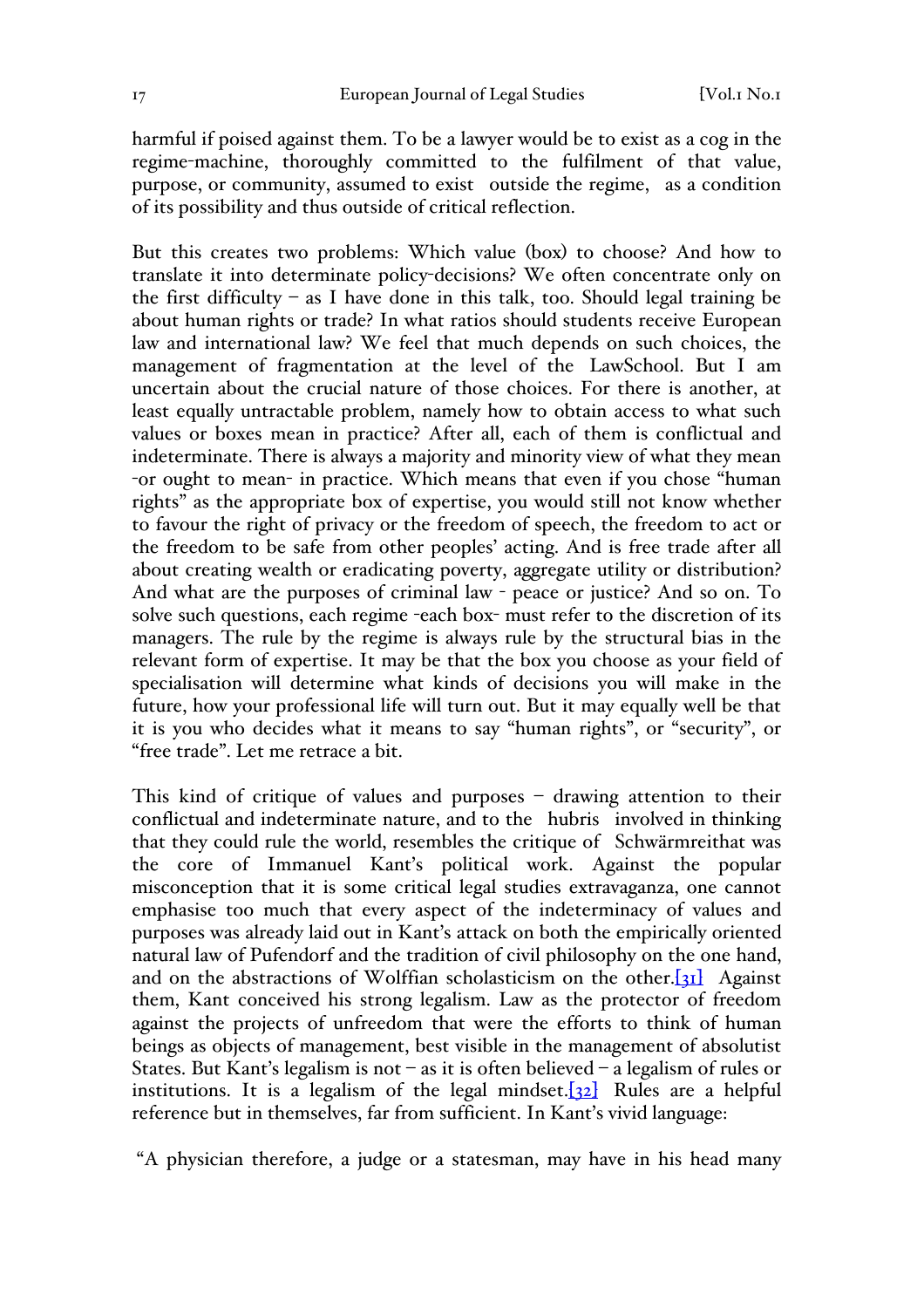application of these rules he may very possibly blunder—either because he is wanting in natural judgment (though not in understanding), and whilst he can comprehend the general in abstracto, cannot distinguish whether a particular case in concretoought to rank under the former; or because his faculty of judgment has not been sufficiently exercised by examples and realpractice".<sup>[33]</sup>

But if the rules of law do not spell out the conditions of their application, then their virtue cannot rest on what their words mean or on what they purport to achieve in practice. "Rules" are just like "policies", "objectives" or "values" – open-ended and conflict with each other. No abstract description of a box translates automatically into action. To think otherwise was precisely the illusion that Kant detected in all previous thought. It was not a politically innocent illusion; the ancien regime stood on it, the illusion that social conflict was already settled in some ideological heaven and that the only task for the lawyer was to bring it down so that everyone could bow to its hierarchies. A Versailles of the imagination. By contrast, Kant invites us to refuse to believe in our having access to such heaven when only correctly managed. Instead, what we do have access to is our freedom that in social life means our autonomy from other people's projects. There never lacked projects for enlisting freedom for this or that cause. But law is not one of those. Instead, it is a standpoint, or a language, through which those projects may be subjected to critical analysis. Law is that which is precisely not constrained in a box – including, of course, the box of the nation-State. This is why Kant saw all law as aiming to become universal law and a lawful external environment a precondition for legality at home. $[34]$ 

This redefines legal training as education not in box-management but in critical sensitivity to the contexts in which lawyers are called upon to act as professional wielders of power. Where managerialism thinks of the legal judgment as a product of regime-rationality, and thus attributable to the institution, or to technique, Kant sees the judgement as the original product of the decision-maker, and thus attributable to that person. Against managerialism as ideology, law is enlightenment as responsibility, but not as any particular meaning of a text or practice, nor as a systemic effort to apply some external objective, purpose, or value. Instead, it would have to be law as a mindset with which the law-applier approaches the task of judgement within the narrow space between fixed textual understandings (positivism) on the one hand, and predetermined functional objectives (naturalism) on the other, without endorsing the proposition that the decisions emerge from a "legal nothing" (decisionism). I think about this in terms of the spirit of the legal profession, and the aim of legal training.

It is, I suppose, with this in mind that in 1795, observing the French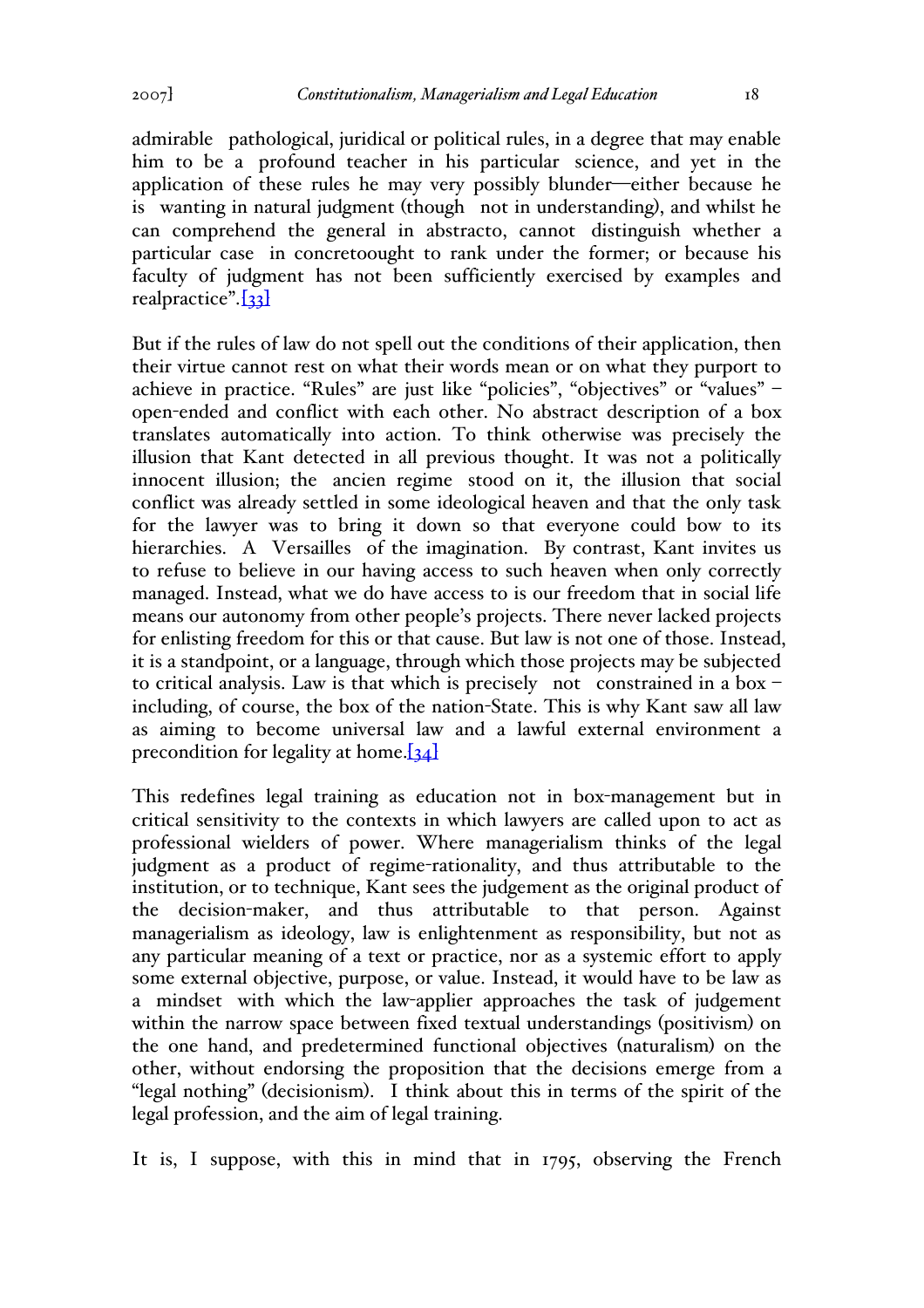Revolution, Kant made the distinction between the "political moralist" and the "moral politician."  $\begin{bmatrix} 35 \end{bmatrix}$  The former, he wrote "makes the principles" subordinate to the end." $[36]$  These ends have no independence from the ends of some people, namely, those managing the regimes and their advisers. Kant stresses the degree to which political moralists are enchanted by their "realism," that always enables finding a strategic consideration to justify coercing other people. For Kant, their particular vice is viewing society -that is, other human beings- as objects for external purposes – that is to say, not ends in themselves. And when those others, the objects of what I see as the right purpose, realise that they are no longer treated as free, Kant writes, they "become, in their own eyes, the most wretched of all earthy creatures". $[37]$ 

Against managerialism, Kant endorsed the mindset of the moral politician, the actor conscious that the right judgement cannot be reduced to the use of instrumental reason. Instead, in judging, that person would seek to act as what Kant calls a "genuine republican" – that is, someone who sees it as his or her task to encompass the perspective of the whole.[38] And how is that possible? As is well-known, Kant's political theory is complemented by his analysis of the faculty of imagination operative in aesthetic judgement.[39] Such judgement -for instance, awe before the Brunelleschi Cupola- cannot be subsumed under a rule but it is not just a subjective whim either. For it claims general assent somewhat like the legal judgement, too, claims it. To say, "this is valid law" is not to say this is good or useful or something I happen to desire. None of us as lawyers would mistake a sentence about valid law to be only about social objectives or states of mind. And yet, we puzzle over what legal "validity" -the legal proprium- might mean. What is it, that differentiates the lawyer from the trade expert, the human rights expert, the environmental specialist, or the international relations scholar?

Contemporary constitutionalists sometimes take Kant's aesthetic move literally, and describe law as the practice of creating coherence out of the disparate materials that positive law is: law as commitment to system. But this is too tranquil an image, a scholar's image that looks away from the complex play of power in which lawyers and Kant's moral politicians act. There is no innocent standpoint, no meeting of horizons at some moment of brilliant hermeneutic reflection. Some will continue to win, others to lose. Losing consciousness of this is perhaps the worst possible contribution a lawyer can make. Therefore, I want to look at something else in Kant. Not law as the narrating of social power in its most coherent terms in the seclusion of the scholar's chamber or behind the official edifice of the Bar – but law as the platform on which social conflict is articulated. Today, that articulation takes place in the debates about what "human rights", "trade", "security" or indeed "Europe" and "the world" should mean and how they ought to relate to each other. To wage that debate in terms of "law" means to wage it with the effort of not being confined in any such box a priori, in not thinking of oneself as merely the mouthpiece of this or that series of preferences but of thinking of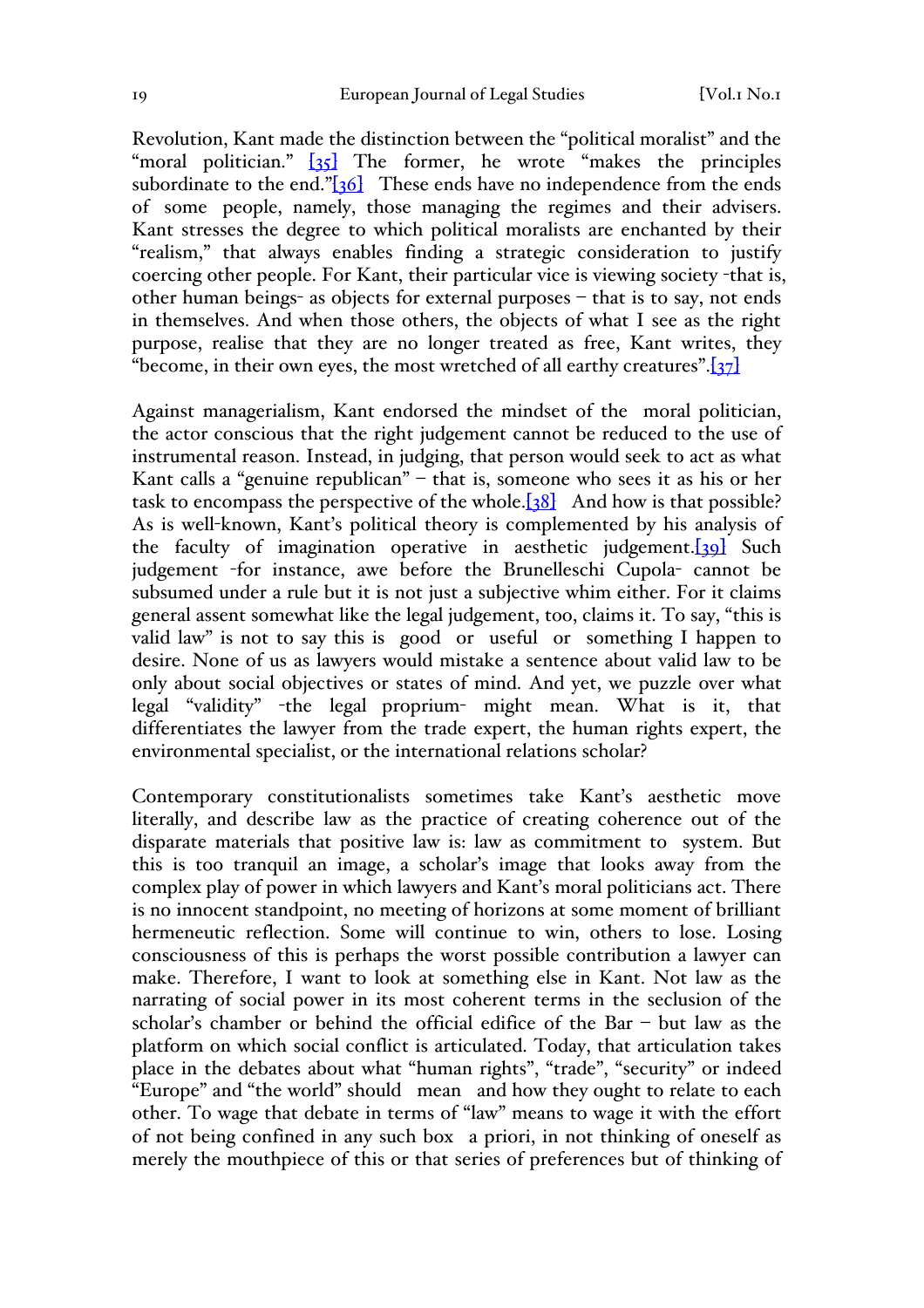oneself -and thus others, too- as "free" in the (Kantian) sense of being able to take distance from those preferences and to seek to encompass the "whole". This is what Kant's moral politicians do when they seek to act as "genuine republicans", trying shake off sectarian interests, and advance the good of "a $\bar{dl}$ ".

The positive freedom provided by the technical boxes offers a way to govern societies. From the box-perspective, all human beings appear in a particular light; in terms of what role they occupy in the advancement of the boxsubstance; active or passive, positive or negative. However, it follows from conflictual nature of the boxes available to us, and the indeterminacy of each of those boxes, that we are never simply playing the roles, robots programmed to behave in particular ways. There is no one spot from which governmentality occurs, no determinate hierarchy or project from which subject-constitution should take place. If there is structure, there is also the indeterminacy of structure, the dangerous supplement, the crack in the mirror, the human stain. What if trade is human rights? What if environment is resource distribution? What if sovereignty is intervention? What if what is black is white and freedom is possible only through constraint? Last year the British High Court described incommunicado detention in Iraq as a measure to protect human rights. Well, then surely everything remains open for justification and contestation. No box is sealed, what it contains depends on what we put inside.

This is why legal education ought not to be about learning rules or principles or telling the stories of political societies in their most coherent light. Instead, it could be about retelling social histories and institutions constantly anew. Look at the EU -it has been told as a peace-making pact, a customs union, and an agency for protecting fundamental rights, each such re-telling pointing to a new form of expertise, a new bias, above all new subject-positions, new perspectives from which European power may be both exercised and criticised. Liberal hermeneutics is wrong in characterising the ideal legal sensibility as that of a scholarly Hercules having all the time in the world to write a chain novel out of law. But I do think it is right in suggesting that law is about narrating. Through law, we sometimes describe our societies in terms of rights-bearing individuals acting upon each other, sometimes as goods, services and capital crossing frontiers. Sometimes we describe the world of political alternatives in terms of environmental degradation, globalisation of democracy, a place of terror or one of sexually transmitted disease. We situate events sometimes in national histories, sometimes in world history. Each such telling is an intervention in the world that makes some things visible, renders other things invisible.

The boxes of which I have spoken consist of more or less firmly rooted vocabularies, preferences institutionalised as parts of what lawyers do, and ideas about how they ought to be educated. Although they are part of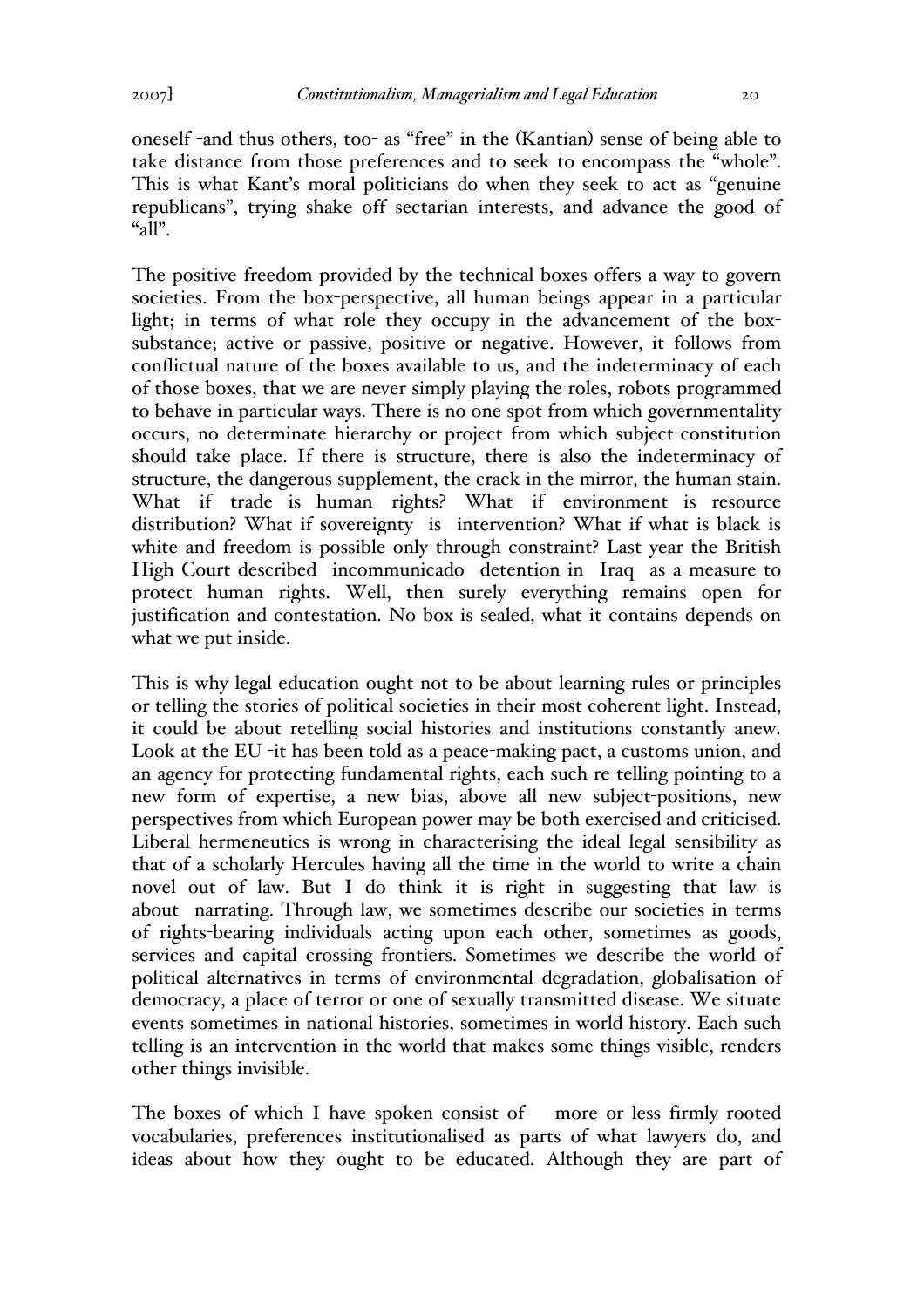international law, they do not exhaust its meaning. As a practice of "moral politics" I see international law as a project that uses those vocabularies -and other vocabularies- in order to tell stories that seek to appeal toeveryone, that keep alive and strengthen the ideas of freedom, equality and universality – and all the familiar virtues of the "inner morality of law". These ideas cannot be reduced to institutional architectures or particular projects, but they cannot be upheld without such institutions and projects, either. But when an institution becomes "part of the problem", and projects freeze into systems of preference, it is time for international lawyers to take a distance from the institution and to re-imagine the project.

 Kant thought that enlightenment would bring about a universal federation of free republics, ruled by law. Whether this prognosis is realistic or not is not the point. Rather, what is important is the accompanying use of law to express a particular kind of critique of present politics. The ancien régime existed for the privilege of particular estates; the Revolution, as Sieyès put it, upheld the rights of the "universal estate." $[40]$  For Kant and other sympathizers, the historical meaning of the Revolution lay in the entry into politics of the "regulative idea" of universality. This is why it was not simply one more episode in the ebb and flow of dynastic struggles. A qualitatively novel form of political order was being created that set as its horizon the liberation of humanity itself. This effect, this aesthetic effect, was brought about by a new political language. The extreme inequality of a society of estates was articulated and attacked by the vocabulary of the rule of law.

The virtue of international law lies in such a universalizing focus, allowing political injustice to be shown and condemned as a universal wrong, not only of concern to the immediate victims but of concern to "all". Any such wrong may of course be explained by historical causes and described in economic or sociological terms. But a vocabulary of universal law is needed to make the point, for example, that an imperial war in the Middle East violates more than the interests or benefits of its victims, that it is an objective wrong, or concern to everyone. The same is true of the danger of radioactive pollution in the North Sea. There may be an interest to narrate it as a violation of a regional bargain. But there is certainly also an interest in describing it in its world-historical significance – as part of some larger violation, a structure of power and a system of global preferences that is of concern to all, for which the appropriate context is not the limited interests of Irish fishermen nor even the legislators in Brussels, but humanity tout court. The point of international law -and thus of legal education, here at the European University Institute and elsewhere- is to provide this perspective.

\* Professor (Academy of Finland), Professor of International Law (University of Helsinki), Hauser Global Professor of Law, New York University School of Law, former member (2002–2006), International Law Commission (United Nations). The text of this piece is taken from the Opening Lecture of the Academic Year 2006-7 at the European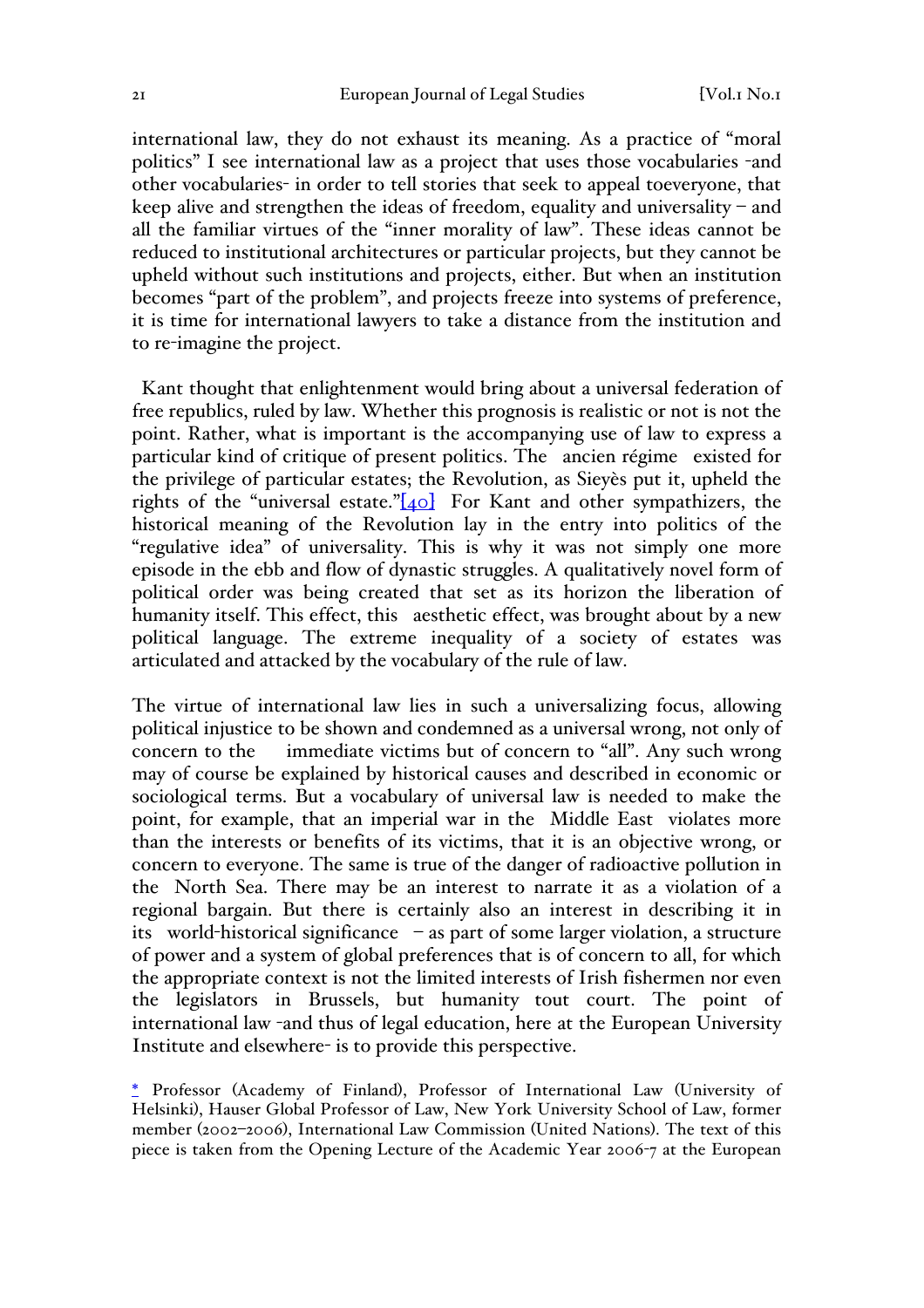University Institute, Florence.

[1] ECJ, Case C-459/03, 30 May 2006.

[2] See in particular, H. TRIEPEL, Völkerrecht und Landesrecht, Leipzig, Hirschfeld, 1899.

[3] H. KELSEN, Das Problem der Souveränität und die Theorie des Völkerrechts, Tuebingen, Mohr, 1920.

[4] ECHR, Bankovic and others v. Belgium and 16 Other Contracting States [admissibility], 12 Dec. 2001, ECHR 2001-XII, § 82. See also ECHR, Loizidou v. Turkey, 18 Dec. 1996, ECHR 1996- 70, § 52.1.

[5] European Communities - Measures Concerning Meat and Meat Products (Hormones), 13 Feb. 1998, WT/DS26/AB/R, WT/DS48/AB/R, §§ 123-125.

[6] ICJ, Legality of the Threat or Use of Nuclear Weapons, Advisory Opinion, 8 July 1996, Rec., 226.

[7] ICJ, Legal Consequences of the Construction of a Wall in the Occupied Palestinian Territory, Advisory Opinion, 9 July 2004, Rec., 130, §§ 86- 113.

[8] International Tribunal for the Law of the Sea, MOX Plant case, Request for Provisional Measures Order [Ireland v. the United Kingdom], 3 Dec. 2001, ILR, 2005, p. 273, § 50.

[9] Ibid., pp. 273-274, § 51.

[10] D. KENNEDY, "Tom Franck and the Manhattan School", NYU-J.Int'lL&Pol., 2002-2003, p. 399.

[11] See E. KAUFMANN, Das Wesen des Völkerrechts und die Clausula 'rebus sic stantibus': Rechtsphilosophische Studie zum Rechts-, Staats- und Vertragsbegriffe,Tübingen, 1911.

[12] European Communities-Measures Affecting the Approval and Marketing of Biotech Products, 29 Sept. 2006, WT/DS291-293/R, p. 335,  $\oint$  7.74. On the general problem, see C. McLACHLAN, "The Principle of Systemic Integration and Article 31 § 3 (c) of the Vienna Convention", ICLQ, 2005, pp. 279-320.

[13] See Human Rights Committee, General Comment No. 24, relating to reservations made upon ratification or accession to the Covenant or the Optional Protocols thereto, or in relation to declarations under article 41 of the Covenant, 1994,UN Doc., CCPR/C/21/Rev.1/Add.6, reprinted in UN Doc. HRI/GEN/1/Rev.6, at p. 161, § 11; ECHR, Belilos v. Switzerland, 29 Apr. 1988, Series A, Vol. 132, § 50. [14] See ICTY, Appeals Chamber, Tadic Case, IT-94-1-A, Judgement, 15 July 1999. See also ILM, 1999, pp. 1540-1546, §§ 115-145.

[15] ILC, Draft Report of the International law Commission on the Work of its Fifty-Eighth Session, Chapter VI: Shared Natural Resources; Draft Articles on the Law of Transboundary Aquifers adopted by the Commission on First Reading,A/CN.4/L.694/Add.1, 4 July 2006.

[16] Draft Article 5 § 2, ibid., p.4.

 $\begin{bmatrix} 17 \end{bmatrix}$  Draft Article 5  $\zeta$  2, ibid, p. 4.

[18] For an early twentieth-century suggestion to deal with international law in a constitutional way, see A. VERDROSS, Die Verfassung der Völkerrechtsgemeinschaft, Vienna, Springer, 1926. Today, Christian Tomuschat writes of international law as a "comprehensive blueprint for social life" in his "International Law: Ensuring the Survival of Mankind on the Eve of A New Century", RCADI, 2001, Vol. 281, pp. 63-72. See also the commentary and elaboration in A. VON BOGDANDY,"Constitutionalism in International Law. Comment on a Proposal from Germany", Harv.Int'lL.J., 2001, pp. 223-242. For a Francophone version, see P.- M. DUPUY, "L'unité de l'ordre juridique international ", RCADI, 2002, Vol. 297, especially pp. 269-313 (on jus cogens). See also S. KADELBACH, "Ethik des Völkerrechts unter Bedingungen der Globalisierung", ZaöRV, 2004, pp. 1-20; and E.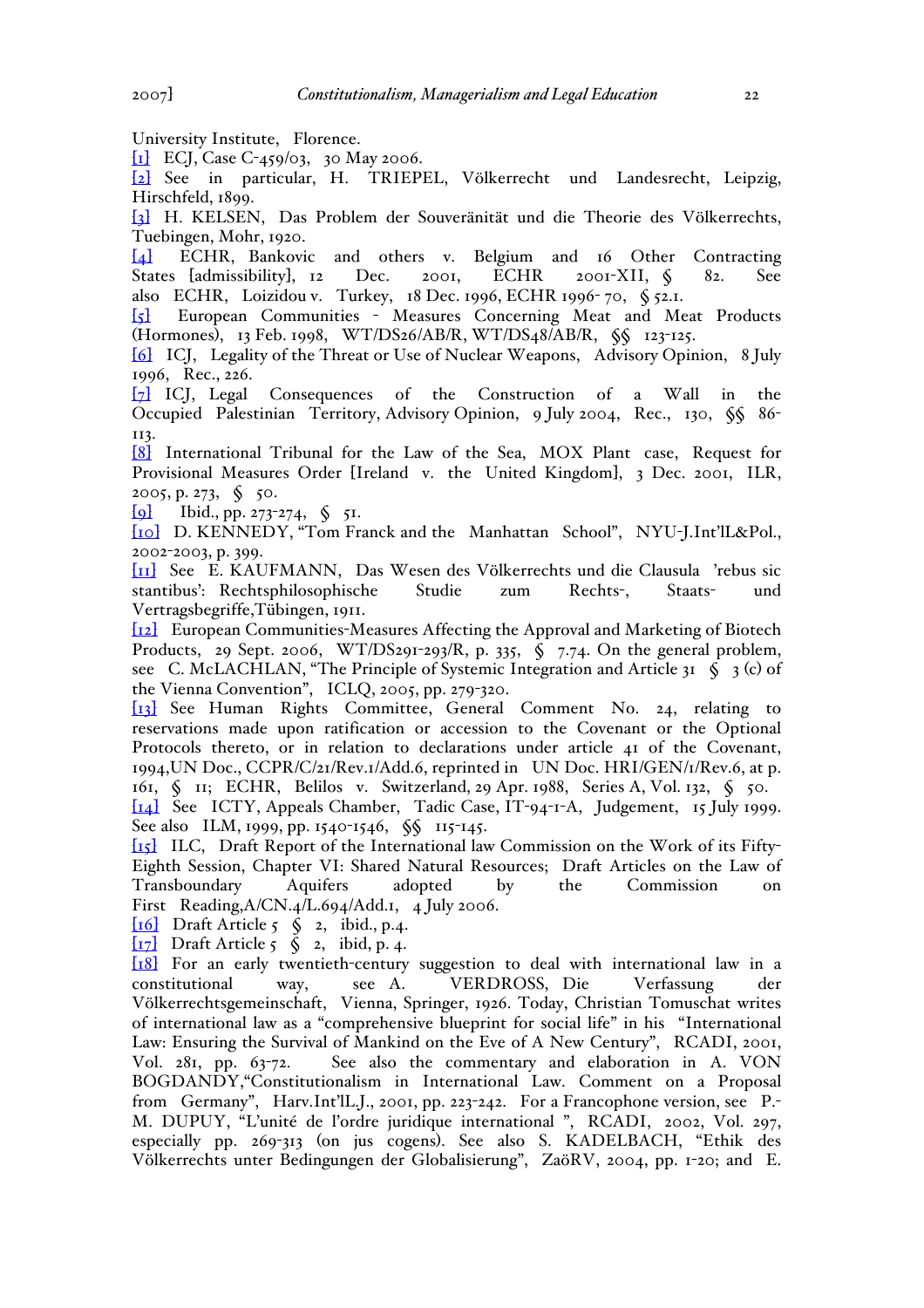DE WET, "The Emergence of International and Regional Value Systems as a Manifestation of the Emerging International Constitutional Order", Leiden Journal of International Law, 2006, pp. 611-632.

[19] As articulated, e.g., in T.R.C. ALLEN, Constitutional Justice. A Liberal Theory of the Rule of Law, Oxford University Press, 2001, pp. 21-25.

[20] Georges Pinson Case (Fr. v. Mex.), R. Int'l Arb. Awards, 1928, No 5, p. 422.

[21] Appellate Body,United States - Standards of Reformulated and Conventional Gasoline, 20 May 1996, WT/DS2/AB/R, DSR 1996-I, p. 16.

[22] Panel Report, Korea - Measures Affecting Government Procurement, 19 January 2000, WT/DS163/R, § 7.96.

[23] In the Bankovic Case (1999), the European Court of Human Rights "recall[ed] that the principles underlying the Convention cannot be interpreted and applied in a vacuum. The Court must also take into account any relevant rules of international law when examining questions concerning its jurisdiction and, consequently, determine State responsibility in conformity with the governing principles of international law, although it must remain mindful of the Convention's special character as a human rights treaty. The Convention should be interpreted as far as possible in harmony with other principles of international law of which it forms part" [Bankovic v. Belgium and others, at p. 351, § 57; references omitted]. For a discussion, see L. CAFLISCH and C. TRINDADE, " Les conventions américaine et européenne des droits de l'homme et le droit international général", RGDIP, 2004, pp. 5-63.

[24] Fragmentation of International Law. Problems caused by the Diversification and Expansion of International law, Report of the Study Group of the International Law Commission. Finalized by Martti Koskenniemi  $A/CN<sub>4</sub>/L.682$ , 13 April 2006. The way allegedly "self-contained" regimes link to general international law is discussed on pp. 65-101. The 42 conclusions prepared by the Study Group on the question of fragmentation on the basis of the 'Analytical Report' are contained inFragmentation of international law: difficulties arising from the diversification and expansion of international law: Report of the Study Group of the International Law Commission, A/CN.4/L.702, 18 July 2006, pp. 7-25.

[25] For two more recent examples in a burgeoning literature, see, A. LINDROOS and M. MEHLING, "Dispelling the Chimera of 'Self-Contained Regimes' International Law and the WTO", EJIL, 2005, pp. 857-878; B. SIMMA and D. PULKOWSKI, "Of Planets and the Universe: Self-Contained regimes and International Law", EJIL, 2006, pp. 483-530.

[26] For the inconclusive discussion in international law of the status of regional vs. universal regimes and for the conclusion on 'general law'/'special law' relations see 'Analytical Report', supra note 24, pp. 102-115.

[27] See especially 'Conclusions', supra note 24

[28] See especially B. FASSBENDER, "The United Nations Charter as a Constitution of the International Community", Col.J Transnat'lL., 1998, pp. 530-619.

[29] This is why international constitutionalism has always been dependent on the constructive efforts of the international law profession.

[30] For the political these significance of this linguistic transformation, see my "Miserable Comforters. International law as New Natural Law", in P. KORKMAN, Universalism in International Law and Political Philosophy, 2007 (forthcoming).

[31] For a useful discussion of the two streams of German natural law in the 18th century, see I. HUNTER, Rival Enlightenments. Civil and Metaphysical Philosophy in Early Modern Germany, Cambridge University Press, 2001.

[32] The text below follows largely my "Constitutionalism as Mindset: Reflections on Kantian Themes About International Law and Globalization", Theoretical Inquiries in Law, 2007, pp. 9-36.